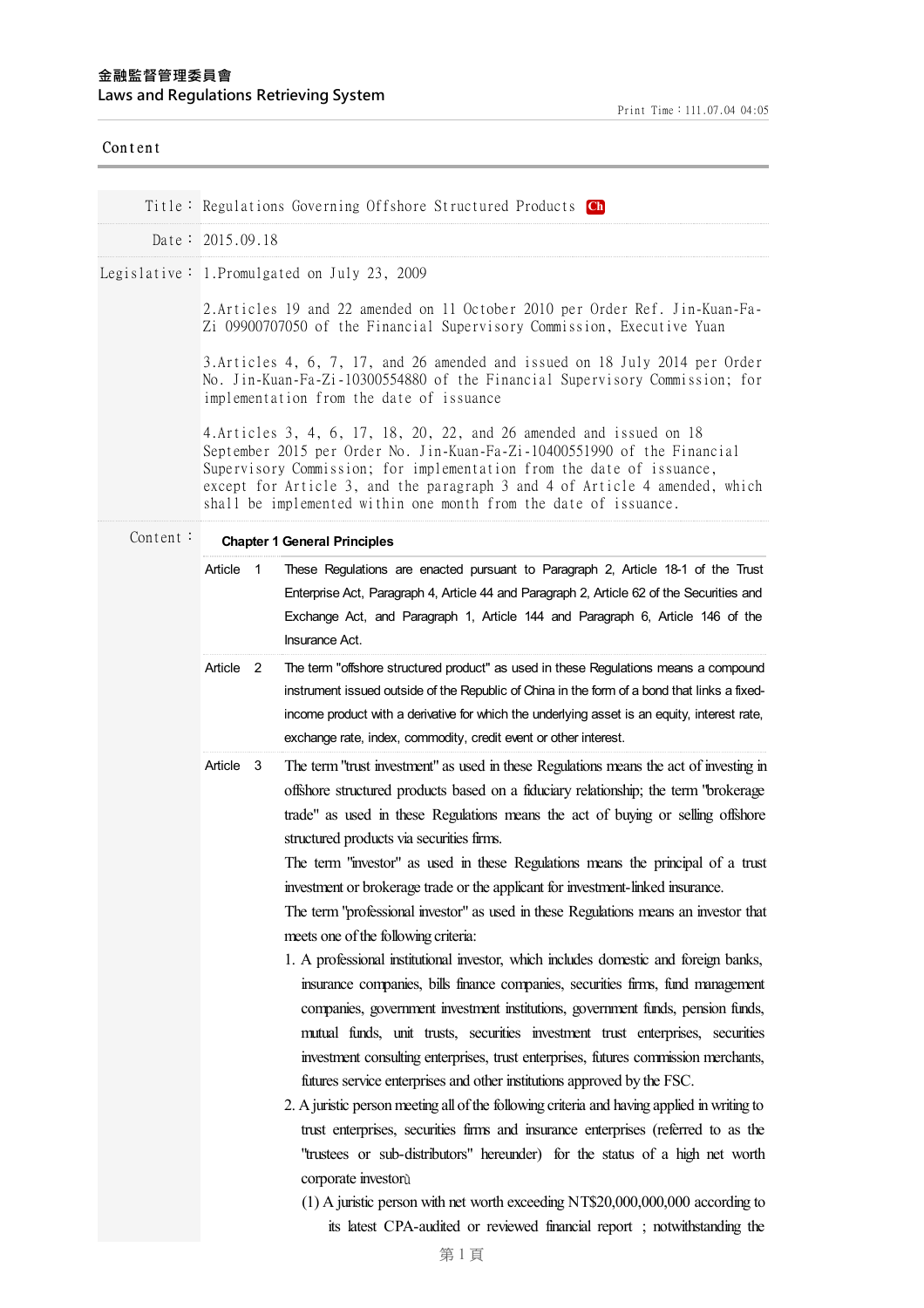foregoing, the financial reports of juristic persons outside of the Republic of China need not be CPA-audited or reviewed.

- (2) The person has a dedicated investment unit, staffed by capable professionals and the unit's manager meets one of the following conditions.
	- ${C}$ i ${C}$ . The manager worked in financial product investment at a financial, securities, futures or insurance institution for more than three years.
	- ${C}$ ii ${C}$ . The manager has financial product investment experience of more than four years.
	- ${C}$ iii ${C}$ . The manager possesses other qualifications or experience that show he/she has financial product investment professional knowledge and management experience and can soundly and effectively manage the business of an investment department.
- (3) The person holds securities position or derivatives product portfolio exceeding NT\$1,000,000,000 according to its latest CPA-audited or reviewed financial report ; notwithstanding the foregoing, the financial reports of juristic persons outside of the Republic of China need not be CPA-audited or reviewed.
- (4) The person's internal control system has suitable investment procedure and risk management measures.
- 3. Ajuristic person or fund with totalassets exceeding NT\$50,000,000 according to its latest CPA-audited or reviewed financial report; notwithstanding the foregoing, the financial reports of juristic persons outside of the Republic of China need not be CPA-audited or reviewed.
- 4. A natural person meeting all of the following criteria and having applied in writing to the trustee or sub-distributor for the status of professional investor
	- (1) The person has proof of financial capacity of at least NT\$30,000,000; or has made a foreign currency denominated investment equivalent to over NT\$3,000,000 in value, and in addition, his/her total assets at the trustee or sub-distributor, including deposits and investments (including the aforesaid investment), worth more than NT\$15,000,000, and the person has provided a statement undertaking that his or her total assets exceed NT\$30,000,000;
	- (2)The person has sufficient professional knowledge or trading experience in financial products;and
	- (3) The person understands fully that a trustee or sub-distributor is exempted from certain responsibilities towards professional investors in conducting trust investment and agrees to sign on as a professional investor.
- 5. A trust enterprise that has entered into a trust agreement with the trustor and the trustor meets the conditions set forth in Subparagraph 2, 3 or the preceding subparagraph hereof.

The term"non-professional investor"as used in these Regulations means an investor other than one meeting the criteria for professional investor as specified in the preceding paragraph.

The trustee or sub-distributor is responsible for conducting reasonable investigation to verify that an investor meets the qualification criteria for a professional investor as set forth in Paragraph 3 hereof and obtaining reasonable and credible corroborative evidence from the investor.

Article 4 Offshore structured products that do not comply with these Regulations may neither be purchased through trust investment or brokerage trade nor included among the underlying assets of an investment-linked insurance product inside the Republic of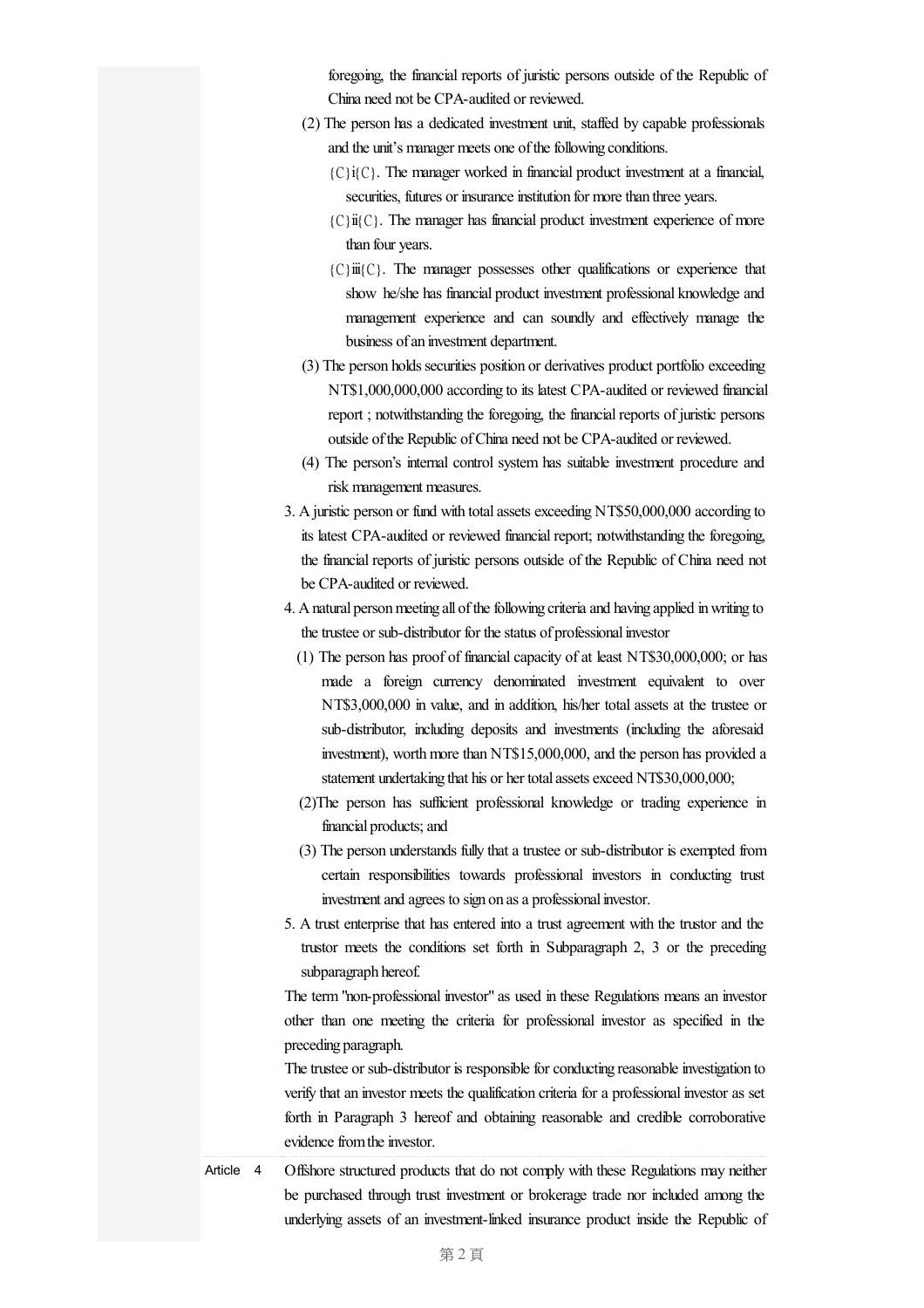China. However, this provision does not apply to offshore structured products listed and traded on a foreign securities exchange.

Trustees or sub-distributors shall follow these Regulations when engaging in trust investment, conducting brokerage trading or issuing investment-linked insurance products involving products specified inArticle 2 herein;anymatters not provided for herein shall be governed by other applicable laws and regulations. Trustees or subdistributors shall follow the applicable rules and regulations of the Central Bank of the Republic of China (Taiwan) where such activities involve inward or outward remittance of funds.

Offshore structured products sold via trustees or sub-distributors to professional institutional investors or high net worth corporate investors are not subject to the regulations in Chapter 2 relating to issuers and master agents or the provisions of Article 20 and 22.

The aforementioned offshore structured products sold via trustees or sub-distributors are subject mutatis mutandis to the reporting provisions of Article 10.

Offshore banking branch (OBU) ,offshore securities branch (OSU) and Offshore Insurance Unit (OIU) duly approved by the competent authority pursuant to the "Offshore Banking Act, "are not subject to these Regulations when selling offshore structured products via trust investment, brokerage trade or trading investment-linked insurance products to offshore individuals, juristic persons, government entities, or financial institutions.

Article 5 For an offshore structured product that is the object of trust investment, brokerage trade or investment-linked insurance policy in the Republic of China and is not limited specifically to professional investors for trust investment or sales, if the same trading terms and conditions for said product are issued and offered to retail (non-professional) investors where the offshore structured product issuing institution and product are registered, equivalent trading terms and conditions shall also be applied in the Republic of China.

## **Chapter 2 Issuer or Master Agent**

- Article 6 The offshore structured product issuing institution shall have a branch company set up in the Republic of China (referred to as the "issuer" hereunder). In the absence of such branch company, a parent company, branch company or subsidiary of the product's issuer or guarantor shallact as the master agent (referred to as the "master agent"), provided that the issuer or guarantor must be:
	- ${C}$ 1.  ${C}$  a subsidiary of the issuer that is located in the Republic of China, or a Taiwan parent company, branch company of an offshore subsidiary of the issuer; or
	- ${C}$ ? a parent company, branch or subsidiary company of the guarantor that is located in the Republic of China, or a Taiwan branch company of an offshore subsidiary of the guarantor.

The term "branch company" mentioned in the preceding paragraph is limited to the branch office of a foreign bank in Taiwan, the branch company of a foreign securities firm in Taiwan or the branch company of a foreign insurance company in Taiwan that is established with the approval of the Financial Supervisory Commission (referred to as"the FSC"hereunder).

The parent company of an offshore structured product issuing institution or a guarantor mentioned in Paragraph 1 hereof shall meet the following criteria:

{C}1. {C}the domestic bank, domestic securities firm, or domestic insurance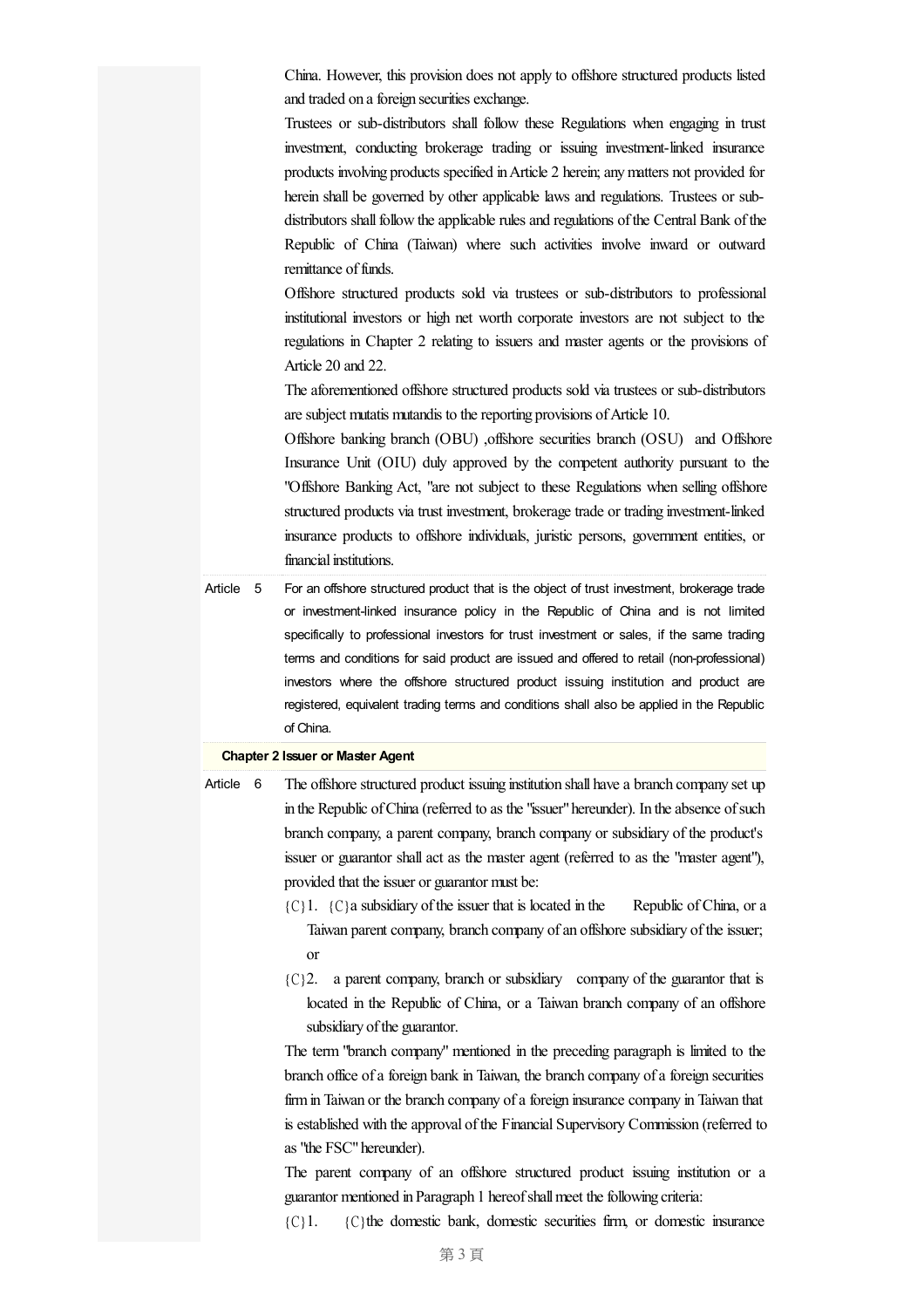company of a foreign financial holding company, bank, securities firm or insurance company is established in Taiwan with the approval of the FSC and its parent entity holds more than 50% of the shares through direct or indirect investment; and

 ${C}$ ?2.  ${C}$  the parent company agrees to be jointly and severally liable with the offshore structured product issuing institution or the guarantor for the offshore structured product.

The subsidiary of an offshore structured product issuing institution or a guarantor mentioned in Paragraph 1 hereof shall meet the following criteria:

- ${C}$ 1.  ${C}$  the subsidiary bank, securities firm, or insurance company of a foreign financial holding company, bank, securities firm or insurance company is established in Taiwan with the approval of the FSC and its parent entity holds more than 50% of the shares of said subsidiary through direct or indirect investment; and
- ${C}$  2.  ${C}$  the subsidiary agrees to be jointly and severally liable with the offshore structured product issuing institution or the guarantor for the offshore structured product.

A "foreign financial holding company"as referred to in the preceding two paragraphs shall meet the following criteria:

- ${C}$ 1. it is supervised by a foreign financial supervisory and regulatory authority; and
- ${C}$  2. its capital adequacy ratios meet Basel III requirements.

Article 7 An issuer or master agent shall post an operating bond according to the rules below with a bank that is permitted to provide custodian services and meets the conditions set by the FSC:

> 1. For the issuer or master agent of one offshore structured product issuing institution, an operating bond of NT\$50,000,000 shall be posted;

> 2. For the issuer or master agent of two offshore structured product issuing institutions, an operating bond of NT\$80,000,000 shall be posted; and

> 3. For the issuer or master agent of three or more offshore structured product issuing institutions, an operating bond of NT\$100,000,000 shall be posted.

> The operating bond under the preceding paragraph shall be posted in the form of cash, government bonds, bank deposits, or bank debentures, shall be free of any pledge or any form of encumbrance, and shall be placed with only one bank. The change of custodian institution or withdrawal of an operating bond may proceed only after it has been approved by the FSC; the preceding provision also applies to change of issuer or master agent.

The procedures for deposit, withdrawal, and substitution of operating bond shall be prescribed by the FSC.

Article 8 The issuers, master agents, trustees or sub-distributors and their responsible persons or employees shall handle the affairs of offshore structured products in good faith and exercising the fiduciary duty of loyalty and duty of care of a good administrator.

Unless otherwise provided by law or regulations, the enterprises and personnel thereof referred to in the preceding paragraph shall keep confidential all personal information, transaction information, and other relevant information of investors in offshore structured products.

Article 9 The issuer or master agent shall be responsible for the following matters:

1. Producing investor brochure and prospectus, both in Chinese version, for the offshore structured product it issues or distributes, and delivery of such information to the investors via trustees or sub-distributors;

2. Acting as the agent for service of process and all document correspondences in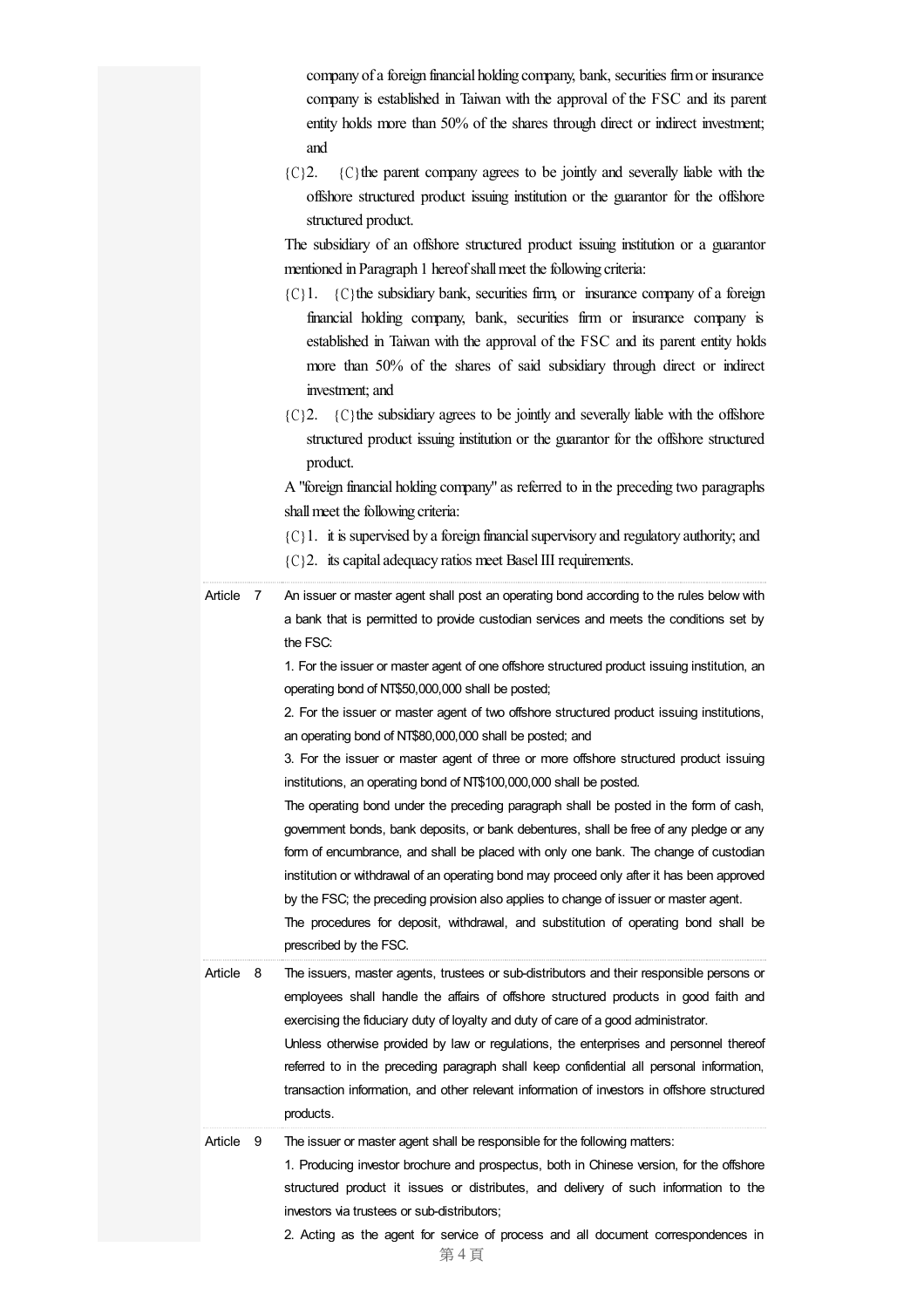Taiwan on behalf of the offshore structured product issuing institution or guarantor; 3. Communicating with the offshore structured product issuing institution, and providing investors with relevant issuance and trading information on the offshore structured product it represents;

4. Forwarding transaction instructions of the trustees or sub-distributors for purchase or redemption of offshore structured product to the issuing institution; and

5. Other matters as required by law or regulations, or the FSC.

The information to be published in the Chinese version of investor brochure and prospectus mentioned in Subparagraph 1 of the preceding paragraph will be drawn up by Taiwan Financial Services Roundtable (referred to as the "TFSR" hereunder) in consultation with the trade association of the trustee or sub-distributor and reported to the FSC for reference.

- Article 10 An issuer or master agent shall, on each business day, report the names of offshore structured products it issues or distributes, and the aggregate amounts of confirmed purchases or redemptions on the previous business day and other items as prescribed by the FSC to the FSC or a FSC-designated institution in a format and with the content specified by the FSC through the FSC-designated information transmission system. An issuer or master agent shall produce monthly reports for the offshore structured product it issues or distributes in a format and with the content prescribed by the FSC and shall, within ten (10) days after the end of each month, submit the report to the FSC and the Central Bank of the Republic of China (Taiwan) through the FSC-designated information transmission system.
- Article 11 Upon discovery that a trustee or sub-distributor violates any law or regulations, or exceeds the scope of authority to engage in trust investment or brokerage trading, or invest in offshore structured products linked to an investment-linked insurance policy, the issuer or master agent shall immediately demand the trustee or sub-distributor to take improvement actions and notify the FSC, and in two (2) business days, notify the FSC in writing the status of improvement.
- Article 12 To handle the trading of offshore structured product, the issuer or master agent shall deploy sufficient and qualified business personnel and internal auditors that meet the following requirements:

1. The business personnel, the number of which may not be less than three (3), shall meet the requirements set out for business personnel in Article 6 of the Regulations Governing Responsible Persons and Associated Persons of Securities Firms or Paragraph 1, Article 16 of the Guidelines for the Qualifications of Responsible Person of Trust Business and Special Knowledge or Experience Requirement.

2. The internal auditors shall meet the requirements set out for internal auditors in Article 3 of the Regulations Governing Responsible Persons and Associated Persons of Securities Firms or Article 20 of the Implementation Rules for Bank Internal Audit and Internal Control System.

- Article 13 Matters required to be publicly announced by an issuer or master agent pursuant to these Regulations shall be announced by transmission through the FSC-designated information transmission system.
- Article 14 An issuer or master agent shall publish on each business day the reference prices on the offshore structured products it issues or distributes.

The trustees or sub-distributors shall, within the time period prescribed by the FSC, produce and deliver to the investors a transaction confirmation, account statement or other proof documents in written or electronic form, and disclose on the account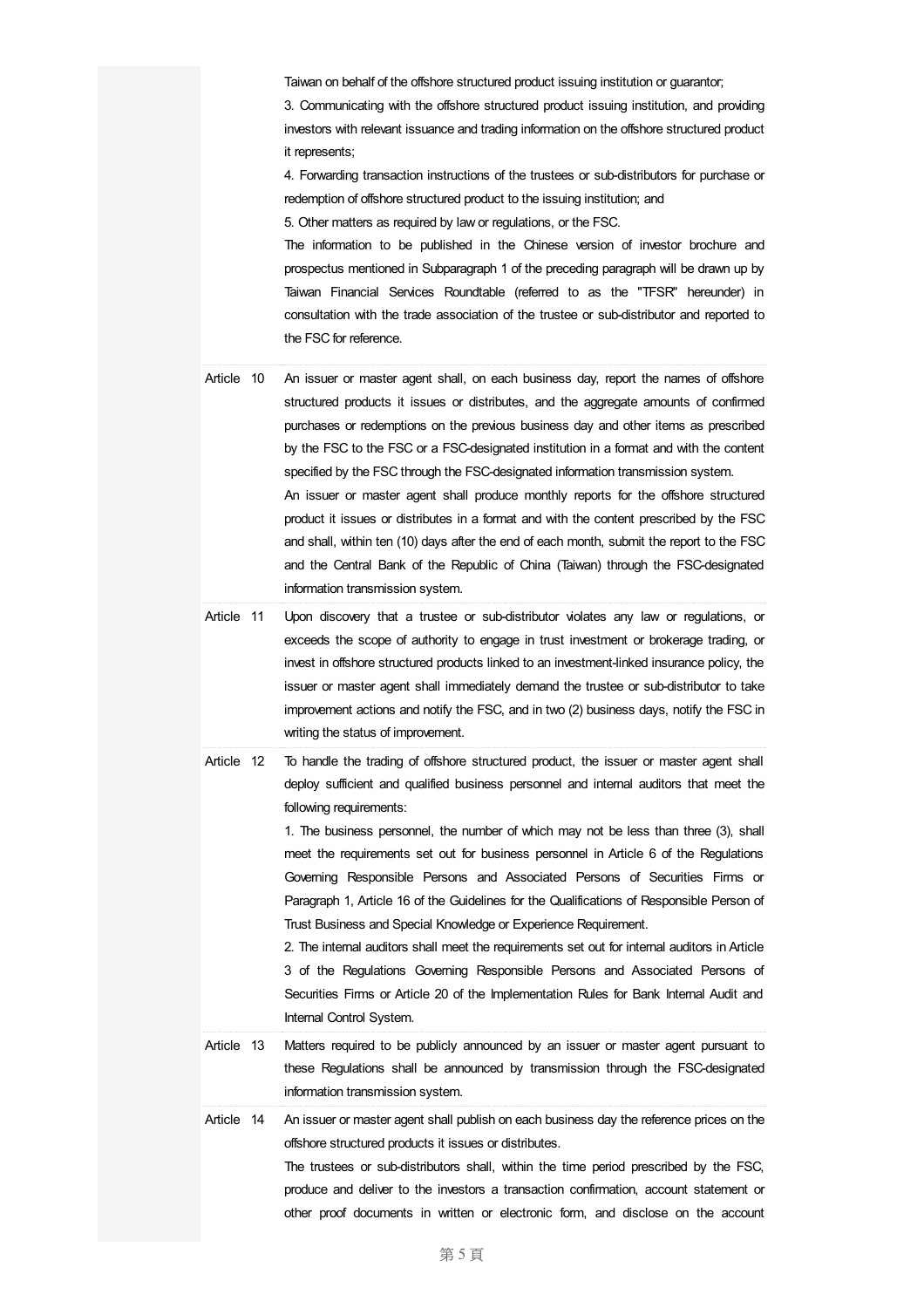| Article 15 | statement the latest reference prices for the reference of the investors.<br>The issuers, master agents, trustees or sub-distributors shall not: |
|------------|--------------------------------------------------------------------------------------------------------------------------------------------------|
|            | 1. Issue or engage in trust investment of offshore structured products by means of fraud,                                                        |
|            | coercion, or other improper means.                                                                                                               |
|            | 2. Enter into an agreement with the investors to share profits or losses from investment in                                                      |
|            | offshore structured products.                                                                                                                    |
|            | 3. Engage in any false or deceptive conduct or other conduct obviously inconsistent with                                                         |
|            | facts or intended to mislead others.                                                                                                             |
|            | 4. Engage in any act contrary to the intent of the instructions of the investor or the                                                           |
|            | investor's interests, without the consent of the investor.                                                                                       |
|            | 5. Utilize an investor's funds against the investor's instructions.                                                                              |
|            | 6. Allow any third party to use the name of the issuer, master agent, trustee, sub-                                                              |
|            | distributor, or their associated persons to engage in trust investment of offshore                                                               |
|            | structured products, or appoint an unqualified associated person to engage in the trust                                                          |
|            | investment of offshore structured products.                                                                                                      |
|            | 7. Violate any law or regulation or any code of conduct set by a self-regulatory institution                                                     |
|            | when engaging in the advertising and business promotion of an offshore structured                                                                |
|            | product.                                                                                                                                         |
|            | 8. Engage in any other activity that is prohibited by law or regulations or self-regulatory                                                      |
|            | rules.                                                                                                                                           |
|            | The remuneration system of a trustee or sub-distributor should give equitable                                                                    |
|            | consideration to the risk exposures of the investors, charge of fees and other factors, and                                                      |
|            | shall not be based mainly on the amount of trust investment or sale.                                                                             |
| Article 16 | The issuer, the master agent and the trustee or sub-distributor of an offshore structured                                                        |
|            | product shall sign a joint written agreement among them. The preceding provision does                                                            |
|            | not apply where the aforementioned parties belong to the same legal entity.                                                                      |
|            | The agreement mentioned in the preceding paragraph shall contain the following clauses:                                                          |
|            | 1. Information and assistance to be provided and responsibilities to be assumed by the                                                           |
|            | offshore structured product issuing institution as requested by the master agent and the                                                         |
|            | trustee or sub-distributor for compliance with applicable laws and regulations;                                                                  |
|            | 2. In case the offshore structured product has any of the following events, the issuer or                                                        |
|            | master agent shall make public announcement and notify the trustee or sub-distributor                                                            |
|            | within three days from the occurrence thereof, and the trustee or sub-distributor will                                                           |
|            | forward the same information to the investors:                                                                                                   |
|            | (1) The offshore structured product issuing institution becomes unable to continue to                                                            |
|            | conduct relevant business due to dissolution, suspension of business, transfer of                                                                |
|            | business, merger or acquisition, cessation of business, voidance or revocation of its                                                            |
|            | permit under laws or regulations of the country where it is located, or other similar                                                            |
|            | material event;                                                                                                                                  |
|            | (2) The long-term credit rating of the issuing institution or guarantor of offshore structured                                                   |
|            | product or the issue rating of the offshore structured product is downgraded;                                                                    |
|            | (3) The offshore structured product that the issuer or master agent handles has a material                                                       |
|            | event as specified in the agreement that materially affects investors' rights or interests; or                                                   |
|            | (4) Any other event materially affecting investors' rights or interests.                                                                         |
|            | 3. Where an issuer or master agent becomes unable to continue to issue or distribute an                                                          |
|            | offshore structured product, it shall assist the investors in carrying out subsequent                                                            |
|            | redemption of the offshore structured product or other relevant matters.                                                                         |
|            | The clauses to be contained in the agreement mentioned in Paragraph 1 hereof will be                                                             |
|            | drawn up by the TFSR in consultation with the trade association of the trustee or sub-                                                           |
|            | distributor and reported to the FSC for reference.                                                                                               |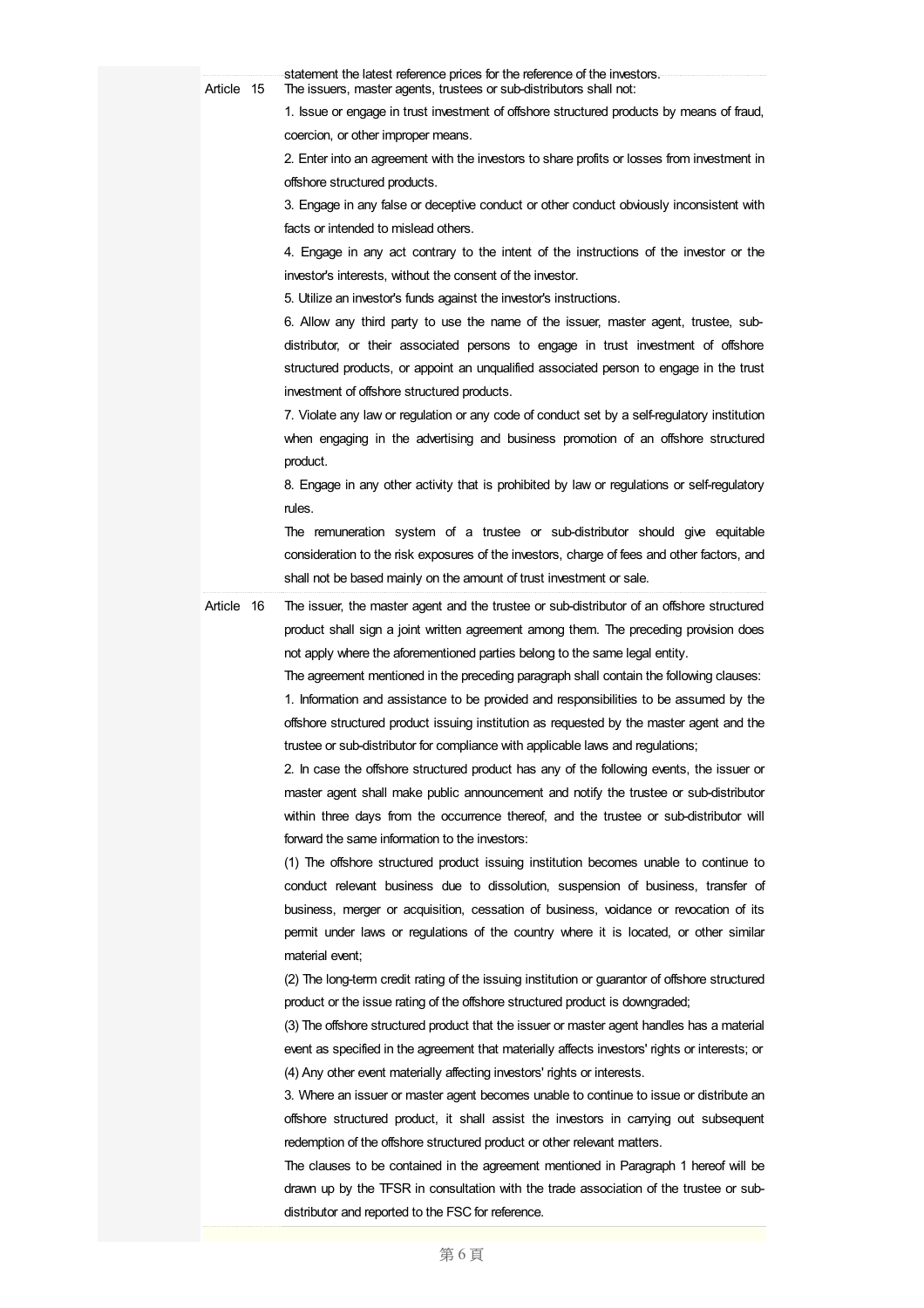## **Chapter 3 Review and Investment or Sale of Products**

An offshore structured product must meet the following criteria and the documents provided in Subparagraphs 1 through 6 and Subparagraph 8 of Paragraph 1, Article 19 herein have been reviewed by the trustee or sub-distributor in accordance with the rules set out by TFSR pursuant to Paragraph 1 of Article 20 herein before it can be offered to professional investors for trust investment, brokerage trade or linking to an investmentlinked insurance product in the Republic of China:

1. The long-term credit rating of the issuing institution or the guarantor, or the issue rating of the offshore structured product is at a certain level or higher given by a credit rating agency approved or recognized by the FSC.

2. The product is not denominated in NTD.

3. The product is not linked to any of the following:

(1) NTD interest rate or exchange rate indices.

(2) Securities issued in Taiwan.

(3)Taiwan stock indices compiled by domestic and foreign institutions and relevant financial products. The preceding provision does not apply to indices compiled by the Taiwan Stock Exchange Corporation or the GreTai Securities Market in collaboration with a foreign institution and not using stocks listed in Taiwan as the main constituent stocks. (4)Offshore funds not approved by or not effectively registered with the FSC for offering and sale in Taiwan, and offshore funds not privately placed in Taiwan in accordance with the provisions of the Regulations Governing Offshore Funds.

When offshore structured product is targeted specifically to professional institutional investors, an offshore fund that is not a securities investment trust fund type and is already sold to professional institutional investors domestically by a securities investment trust enterprise or securities investment consulting enterprise can be a linked product.

Article 18 Before an offshore structured product can be offered to non-professional investors for trust investment, brokerage trade or linking to investment-linked insurance policies in the Republic of China, the offshore structured product shall meet the following requirements and its issuer or master agent shall submit the application documents provided in Paragraph 1, Article 19 herein to the trade association of the trustee or sub-distributor for review in accordance with the review procedure and method, review criteria, information disclosure requirement and relevant regulations set forth pursuant to Paragraph 1 and Paragraph 4 of Article 20 herein, and subsequently, the trustee or sub-distributor shall review the application pursuant to Paragraph 1 and Paragraph 2 of Article 20 herein and sign an agreement with the issuer or master agent:

- ${C}$ 1.  ${C}$  The long-term credit rating of the issuing institution or the guarantor, or the issue rating of the offshore structured product is at a certain level or higher given by acredit rating agency approved or recognized by the FSC.
- {C}2. {C}The product shall be denominated in U. S. Dollars, British Pounds, Euros, Australian Dollars, New Zealand Dollars, Hong Kong Dollars, Singapore Dollars, Canadian Dollars, Japanese Yen or RMB.
- ${C}$  3.  ${C}$  The product shall not be linked to any of the following:
	- $(1)$  NTD interest rate or exchange rate indices.
	- (2) Securities issued inTaiwan.
	- (3) Securities issued overseas by a domestic enterprise.
	- (4) Beneficiary certificates issued overseas by a domestic securities investment trust enterprise.
	- (5)Taiwan stock indices compiled by domestic and foreign institutions and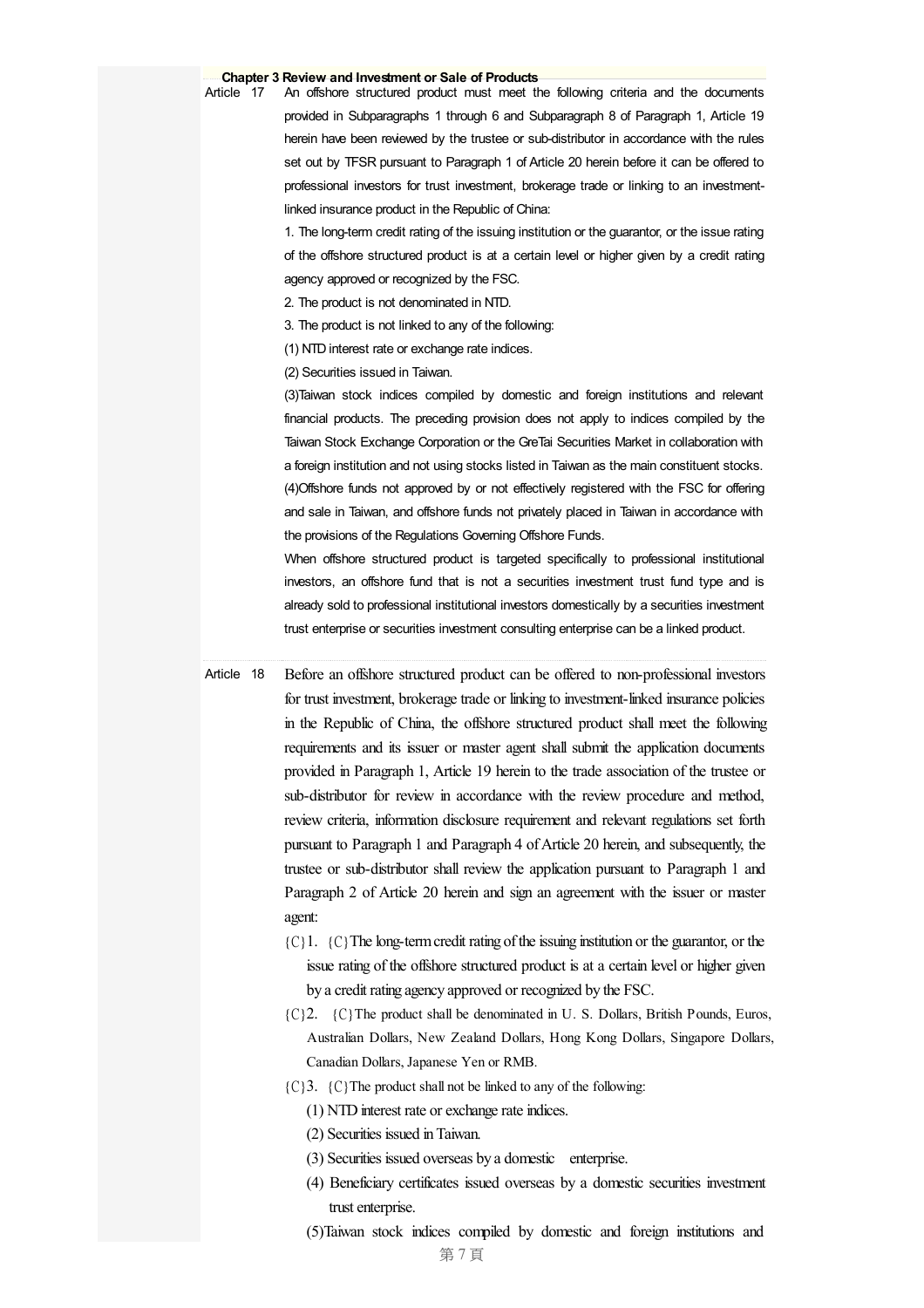relevant financial products. The preceding provision does notapply to indices compiled by Taiwan Stock Exchange Corporation or GreTai Securities Market in collaboration with a foreign institution and not using stocks listed in Taiwan as the main constituent stocks.

- (6) Any of the following products or contracts that is associated with Mainland Area:
	- a. Securities in the securities markets of Mainland Area.
	- b. Securities issued or traded by a government, enterprise or institution in Mainland Area.
- c. Stock indicesand stock index futures inMainland Area.
- d. Bonds or interest rate indexes related to a money market in Mainland Area.
	- e. RMB exchange rate indices.
- f. Other products falling under the Act Governing Relations between Peoples of the Taiwan Area and the Mainland Area and related regulations prescribed under the Act.
- (7) Offshore funds not approved by or not effectively registered with the FSC for offering and sale in Taiwan.
- (8) Privately placed offshore securities.
- (9) The underlying assets of derivatives other than equities, interest rates, exchange rates, funds, exchange-traded funds (ETF), indices, commodities and related indices. However in the case of ETFs, it is limited to ETFs listed and traded on securities markets approved by the FSC that invest mainly in stocks and bonds and do not have leveraging or short-selling effect.
- {C}4. Close-ended structure products:
	- (1) The principal guaranteed rate at maturity shall be at least 100% of the principal in the denominated currency.
	- (2) The product shall not have target-redemption design, nor contain options for early redemption by the issuing institution.
- {C}5. {C}The dynamic principal guaranteed rate of the open-ended structured products shall be at least 80% of the principal in the denominated currency.

Article 19 Where an offshore structured product is not targeted specifically to professional investors for trust investment or sales, its issuer or master agent shall submit the following documents to the trade association of the trustee or sub-distributor for review, and shall in two (2) business days after receiving the approval notice, report to the FSC for reference:

> 1. A specimen of agreement signed between the issuer or master agent and the trustee or sub-distributor pursuant to Paragraph 1 of Article 16 herein;

> 2. Documents evidencing that the issuer or master agent has posted operating bond as required according to Article 7 herein;

> 3. The investor brochure and prospectus, both in Chinese version, of the offshore structured product;

> 4. A written statement from the offshore structured product issuing institution that it will, at the request of the FSC, provide account books and records related to the purchase and redemption of the offshore structured product, and information related to the rights and interests of investors to the FSC for review;

> 5. The latest CPA-audited financial report of the offshore structured product issuing institution and its Chinese translation, and a statement that the Chinese translation is the same as the original version;

> 6. A document evidencing compliance with the credit rating requirement under these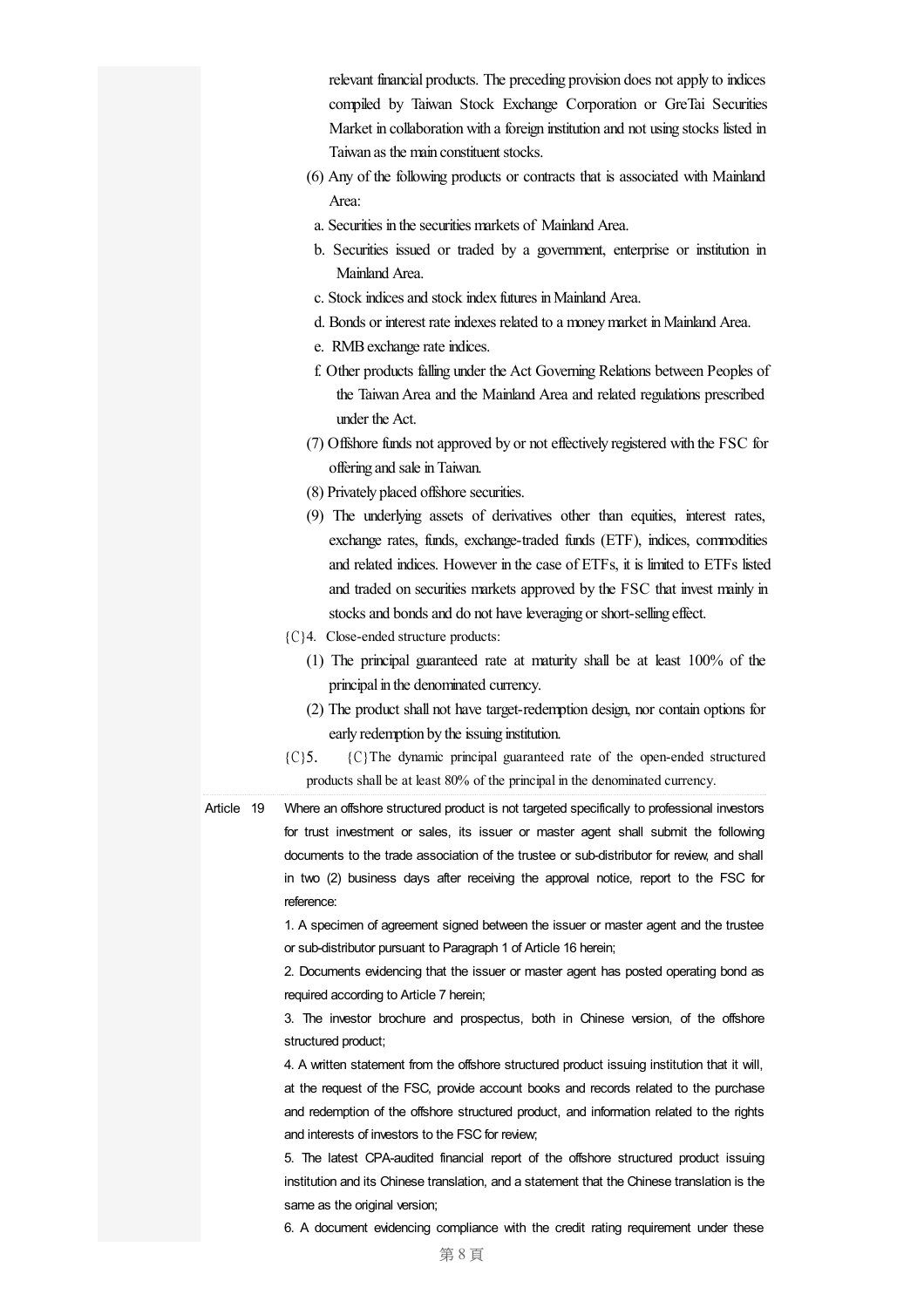Regulations and a statement of regulatory compliance;

7. An opinion letter from an attorney stating that investor protection at the registration places of the offshore structured product-issuing institution and the product are comparable to that offered in Taiwan; and

8. Other documents required by the FSC.

The Life Insurance Association of the Republic of China (LIA-ROC) may entrust another institution, subject to the consent of the FSC, to conduct the review of offshore structured products sold by insurance companies as specified in the preceding paragraph and file the information with the FSC in accordance with Paragraph 5 hereof.

The FSC may order the trust investment in or sale of all or part of a reviewed offshore structured product specified in the preceding two paragraphs to stop if the FSC discovered any of the following situations:

1. It disrupts market order;

2. It damages the rights or interests of customers;

3. It endangers the business and financial health of the financial service firms; or

4. Other situations that violate law or regulations.

Where an offshore structured product is offered to professional investors only, the trustee or sub-distributor shall conduct review of documents specified in all subparagraphs other than Subparagraph 7 of Paragraph 1 hereof by itself before commencing the trust investment or sales activities. 5. However, regarding the latest CPA-audited financial report of the offshore structured product issuing institution and its Chinese translation as required under Subparagraph 5 of Paragraph 1 hereof, the said Chinese translation may be replaced by a summary Chinese translation covering the CPA's audit opinion, balance sheet, income statement, statement of changes in owners' equity, cash flow statements and those footnotes involving material information.

The trade association of the trustee or sub-distributor mentioned in Paragraph 1 hereof shall, before the tenth of each month, compile the information on the number of products that passed the review in the previous month and relevant information and forward the same to the FSC and the Central Bank of the Republic of China (Taiwan).

In event that the Chinese investor brochure of Subparagraph 3 of Paragraph 1 or the prospectus of Paragraph 4 is not translated faithfully, the construction of any provisions that are in doubt shall be made in favor of the investor.

Article 20 The TFSR, in consultation with the trade association of the trustee or sub-distributor, will prescribe the review procedure and method, review criteria, review periods, review fees, handling of objections, information disclosure and other rules and submit it to the FSC for approval; the preceding provision applies to subsequent amendments of these rules.

> For the review of offshore structured products, a trustee or sub-distributor shall set up a product review team composed of at least the following personnel:

- ${C}$ 1.  ${C}$ One independent director or one director;
- ${C}$ ? (C}Finance officer;
- {C}3. {C}Legaland compliance officer;and
- {C}4. {C}Risk management officer.

Where the trustee or sub-distributor does not have directors, its responsible person in the Republic of China shall act as the member of the product review team specified in Subparagraph 1 of the preceding paragraph.

To conduct the review specified in Paragraph 1 of the preceding article, the trade association of the trustee or sub-distributor may separately or jointly with other trade associations, set up a product review team composed of at least two experts/scholars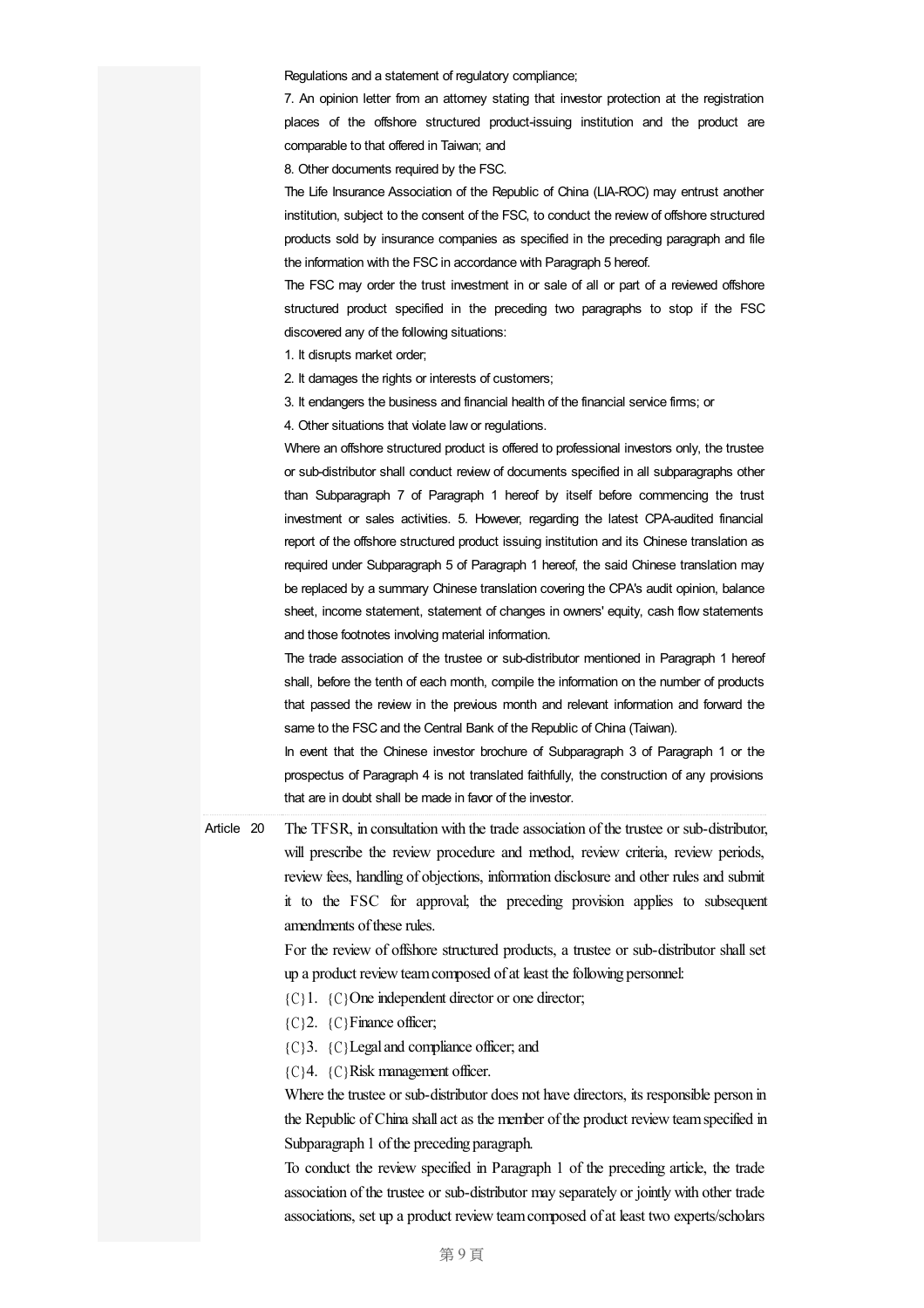| Artiolo | 21 |
|---------|----|

in each field of finance, law and risk management.

Article 21 The issuer or master agent of an offshore structured product that is not targeted specifically to professional investors for trust investment or sales, shall, after passing the review of the trade association of the trustee or sub-distributor, make public announcement two (2) business days before offering it for trust investment, brokerage sale, or investment-linked insurance policies.

> The public announcement under the preceding paragraph shall contain the following particulars:

1. Date and reference number of the approval by the trade association;

2. Name, telephone number, and address of the issuer or master agent;

3. Name, telephone number, and address of the trustee or sub-distributor;

4. Name and type of the offshore structured product;

5. Commencement date for accepting purchase and redemption orders, and the cut-off time for accepting purchase and redemption orders on each business day, of the offshore structured product;

6. A chart showing fees to be borne by investors and the amount thereof or calculation basis therefor;

7. Minimum subscription amount;

8. Calculation of the subscription amount;

9. Procedures for subscription and methods of payment;

10. Chinese version of prospectus and investor brochure, and the method of distribution or locations at where they are available;

11. Warnings about investment risk of the product;

12. Methods by which the issuer or master agent will assist in protecting the rights and interests of investors;

13. Information on the dividends of the offshore structured product;

14. Trading terms and conditions comparable to those in other countries as provided in Article 5 herein;

15. Matters required of disclosure by the TFSR; and

16. Other disclosures required for the purpose of protecting the public interest and investors.

Where matters to be contained in the aforementioned public announcement are otherwise set out by the trustee or sub-distributor, the issuer or master agent may indicate therein that investors may contact the trustee or sub-distributor.

Changes to the information contained in the public announcement mentioned in the preceding two paragraphs shall be updated in two (2) business days after occurrence.

Article 22 A trustee or sub-distributor shall observe the following when engaging in trust investment or brokerage trading involving offshore structured products or investing in such products for investment-linked insurance policies:

- 1. The trustee or sub-distributor shall determine whether the investor is a professional or non-professional investor:
	- (1)The trustee or sub-distributor shall make an overall evaluation of the risk bearing capacity of non-professional investors based on their age, knowledge, investment experience, financial condition, trading purpose, and understanding of the product, classify non-professional investors into at least three risk categories, and ask such investors to give a signature as confirmation that he/she understands the risks involved.
	- (2)With the exception of professional institutional investors, a professional investor may apply to the trustee or sub-distributor to change his or her status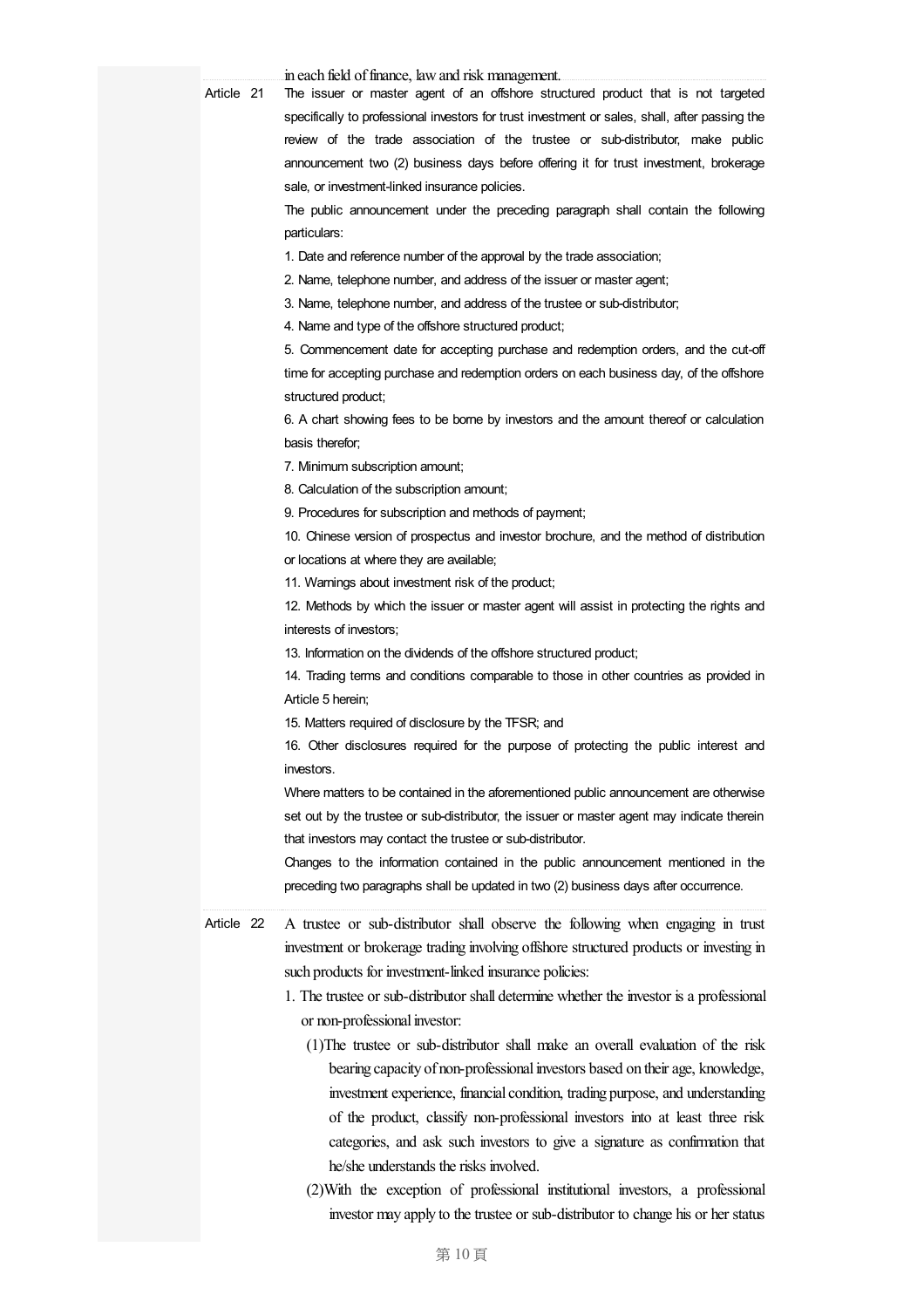to non-professional investors. Non-professional investors that do not meet the criteria set forth in Article 3 herein may not apply to change their status to professional investor.

- 2. The review of an offshore structured product by the product review team set up by a trustee or sub-distributor shall cover at least the following matters:
	- (1)Evaluation and confirmation of the legality of the offshore structured product, the reasonableness of investment assumptions and risk return, the appropriateness of the investment mandate, and whether there are conflicts of interest involved;
	- (2) Comprehensive evaluation of the features of the structured product, risk and probability of loss on principal, liquidity, complexity of product structure, and term to maturity; there should be at least three risk levels for structured products;
	- (3)Evaluation and confirmation of the information and marketing materials on the offshore structured product to be provided to the investors, and the accuracy and comprehensiveness of information disclosure; and
	- (4) Confirmation of whether the investment in the offshore structured products is limited to professional investors.
- 3. A trustee or sub-distributor shall carry out the following marketing control procedures:
	- (1) The trustee or sub-distributor shall, based on the results of review as described in the preceding subparagraphs, use bold font in the Chinese version of investor brochure and prospectus of the offshore structured product to highlight the risk level of the product and whether the product is for investment by professional investors only. A trustee or sub-distributor shall not accept requests from non-professional investors to invest in offshore structured products beyond their suitability levels or in products offered to professional investors only.
	- (2) A trustee or sub-distributor shall fulfill its obligation to informbefore making trust investment or brokerage trades in offshore structured products, or investing in such products linked to investment-linked insurance policies, and shallallow at least seven (7) days for non-professional investors and at least three (3) days for professional investors to review the related contracts of offshore structured product, except where a professional investor provides a signed statement that he or she has carefully reviewed the product. The preceding provision does not apply to investment-linked insurance policies whose applicants have the right to cancel the policy without penalty within a set time period according to the policy terms and conditions.
	- (3) A trust enterprise or securities firm that engages in trust investment or brokerage trade of offshore structured product shall be read to or electronic equipment-based used to inform the investors the important points in the investor brochure, and save the tape recording or save with electronic equipment of the related operating electronic process. However, the foregoing information may be delivered to a professional investor in written or video format or video media instead.
	- (4) An insurance company that sells investment-linked insurance policies linked to offshore structured products shall, before the expiration of the agreed freelook period, conduct phone visit for each and every case to make sure the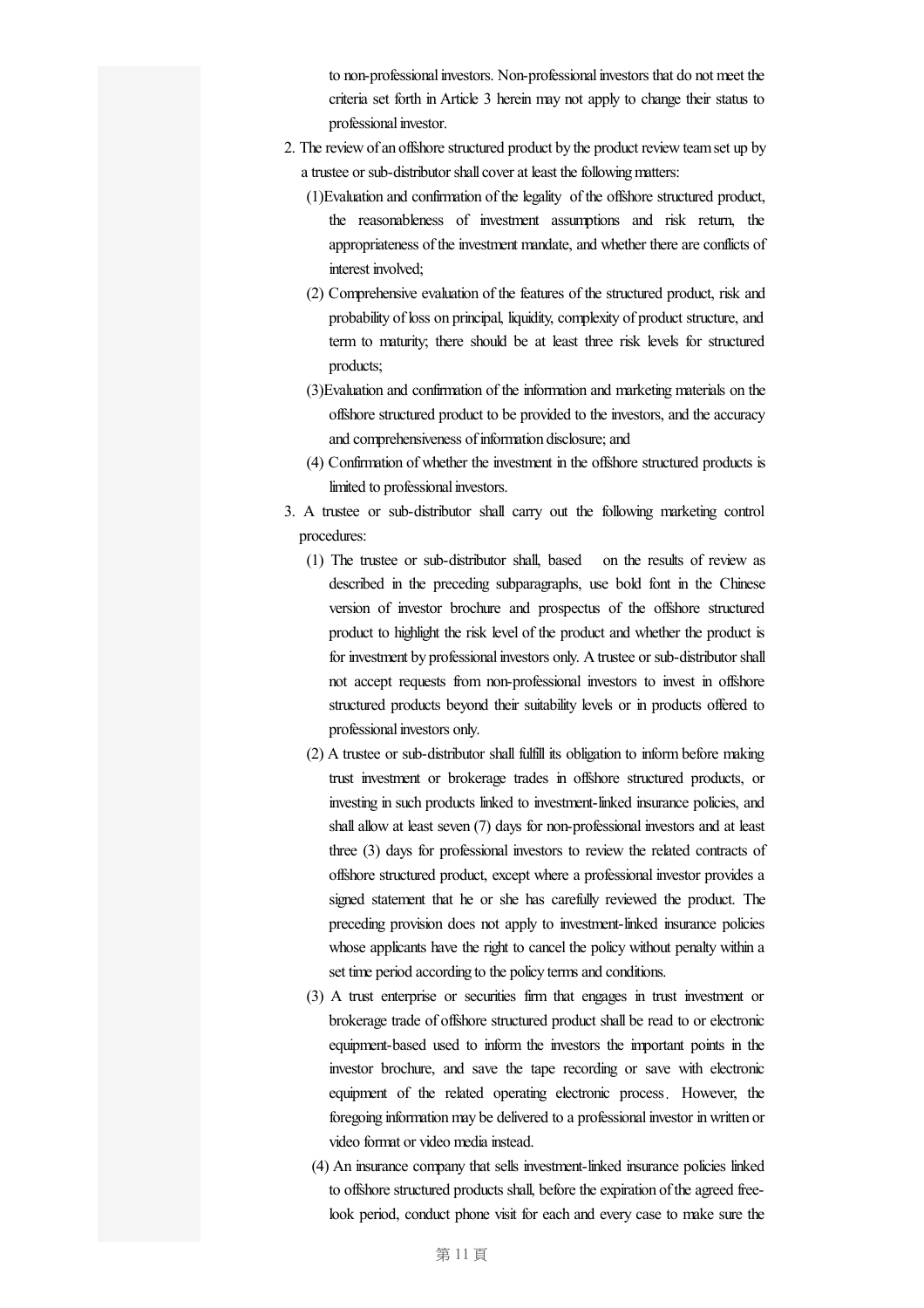solicitor has fully informed the client of the risks, fees and suitability of such investment-linked policy and that the client understands associated risks. The insurance company shall save the tape recording of such visits. Where the client could not be reached by phone or decline the phone visit, the insurance company shall send a registered letter to remind the client of associated risks.

Where a trustee or sub-distributor engages in trust investment or brokerage sale involving offshore structured products or invest in offshore structured products for investment-linked insurance policies, the restriction in Item1, Subparagraph 3 of the preceding paragraph does not apply to professional investors.

The composition and operation of the product review team mentioned in Subparagraph 2 of Paragraph 1 hereof shall follow the provisions in Paragraphs 2 and 3 ofArticle 20 hereof, applicableregulations, and theself-regulatory rules set forth by the trade association of the trustee or sub-distributor.

Atrustee or sub-distributor shall include the matters mentioned in Paragraph 1 hereof as internal control and internal audit items and conduct regular audit and special audit according to the Regulations Governing the Implementation of Internal Control and Audit Systems for the industry.

Article 23 A trustee or sub-distributor shall explain the following matters to the investors before engaging in trust investment or brokerage trade involving offshore structured products or investing in such products for investment-linked insurance policies:

> 1. Investing in the offshore structured product could result in loss of principal or loss exceeding the original principal due to change in interest rates, exchange rates, the market price of securities or other indexes.

> 2. Investing in the offshore structured product could result in loss of principal or loss exceeding the original principal due to changes in the business or financial condition of the issuing institution or others.

> 3. Investing in the offshore structured product could result in loss of principal or loss exceeding the original principal due to other material events that are deemed sufficient to affect the judgment of investors by the FSC.

> The trustee or sub-distributor shall also make explanation if the offshore structured product involved in trust investment or brokerage trade, or linked to an investment-linked insurance policy has a time period for the exercise and termination of contract rights and restriction on the validity of rights.

> A trustee or sub-distributor that engages in trust investment or brokerage trade involving offshore structured products or invests in such products for investment-linked insurance policies as provided in Paragraph 1 hereof shall fully disclose to and explicitly inform the investors of fees and methods of collection, the trading structure of investing in offshore structured products and possible risks, including the amount of maximum loss.

> Unless otherwise provided by law or regulations, the disclosure of information and matters of compliance mentioned in the preceding paragraph shall be undertaken in accordance with the self-regulatory rules set forth by respective trade association.

Article 24 When making a recommendation, or providing information and marketing materials on an offshore structured product, an issuer, master agent, trustee, or sub-distributor shall not engage in any of the following behaviors :

> 1. Using the fact of an offshore structured product having received the approval of the trade association as substantiation of any matter in connection with the application or in a statement or recommendation guaranteeing the value of the offshore structured product.

2. Causing others to erroneously believe that the principal or profitability is guaranteed.

- 3. Using a name for the offshore structured product that might mislead customers.
- 4. Offering gifts or other benefits as an inducement to solicit the purchase of an offshore